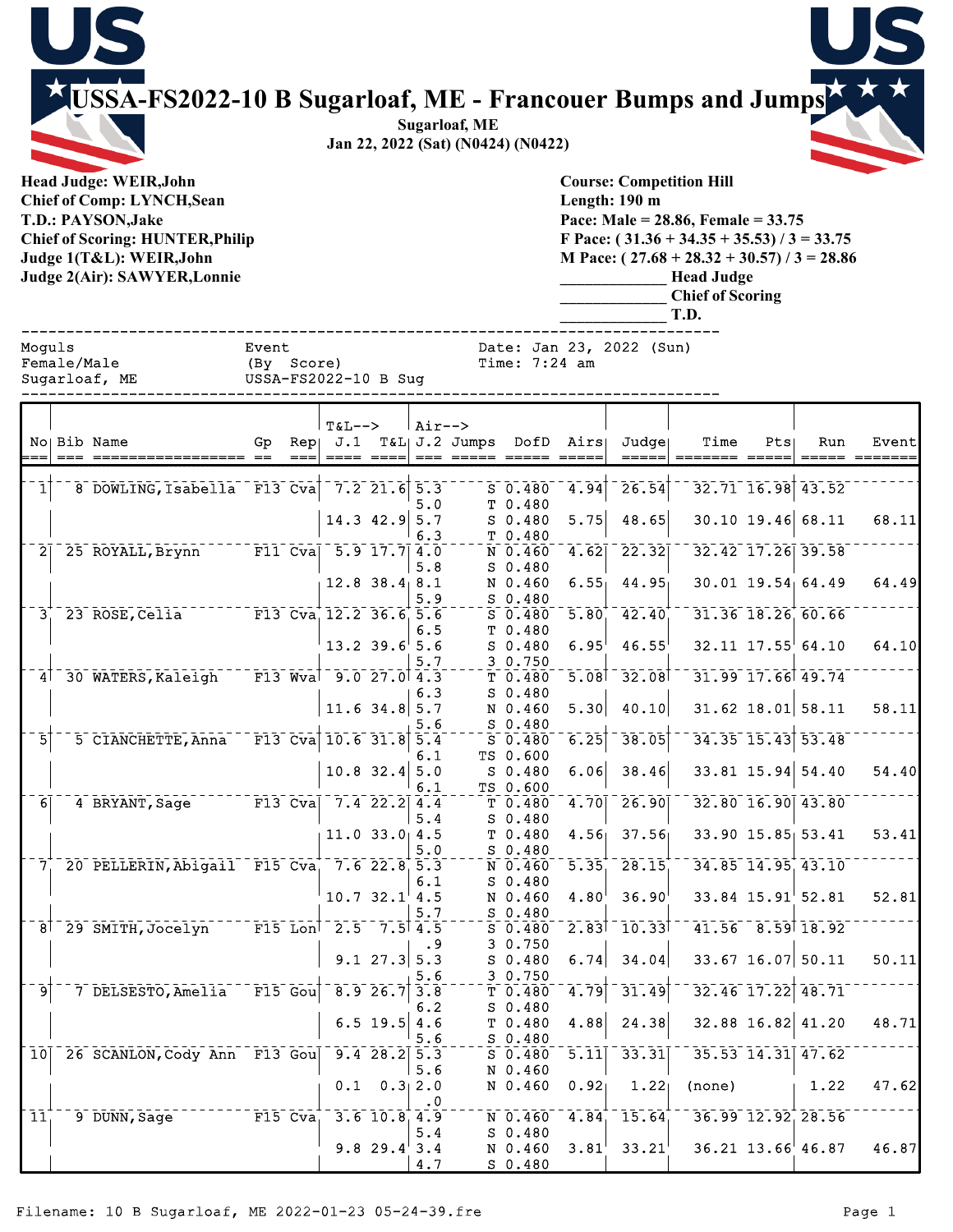|                            |        |                                                                      |                        |              | $T&L-->$                                        |                                                    | $Air--$ |                       |                         |                     |                                                              |                                    |     |                                   |                  |
|----------------------------|--------|----------------------------------------------------------------------|------------------------|--------------|-------------------------------------------------|----------------------------------------------------|---------|-----------------------|-------------------------|---------------------|--------------------------------------------------------------|------------------------------------|-----|-----------------------------------|------------------|
|                            | $== =$ | No Bib Name<br>===========<br>===== ==                               | Go                     | Repl<br>$==$ | J.1<br>$== == =$                                |                                                    |         | ====  === ===== ===== | T&L J.2 Jumps DofD Airs |                     | Judgel<br>=====                                              | Time                               | Pts | Run                               | Event<br>======= |
| 12                         |        | 15 KUTZEN, Claire                                                    |                        | $F15$ Gou    |                                                 | $3.8$ 11.4 5.3                                     |         |                       | TS 0.600                | 4.18                | 15.58                                                        | 41.55                              |     | $8.60$ 24.18                      |                  |
|                            |        |                                                                      |                        |              |                                                 |                                                    | 2.1     |                       | $S_0.480$               |                     |                                                              |                                    |     |                                   |                  |
|                            |        |                                                                      |                        |              |                                                 | 9.027.04.3                                         |         |                       | T 0.480                 | 5.30                | 32.30                                                        |                                    |     | $36.24$ 13.63 45.93               | 45.93            |
|                            |        | 11 FLYNN, Molly F13 Lon 8.2 24.6 6.3                                 |                        |              |                                                 |                                                    | 5.4     |                       | TS 0.600                | 7.52                | 32.12                                                        |                                    |     | $37.52$ 12.42 44.54               |                  |
| $\overline{1}3$            |        |                                                                      |                        |              |                                                 |                                                    | 6.0     |                       | $S$ 0.480<br>3 0.750    |                     |                                                              |                                    |     |                                   |                  |
|                            |        |                                                                      |                        |              |                                                 | $7.6$ 22.8 5.8                                     |         |                       | $S$ 0.480               | 8.03                | 30.83                                                        |                                    |     | 35.62 14.22 45.05                 | 45.05            |
|                            |        |                                                                      |                        |              |                                                 |                                                    | 7.0     |                       | 30.750                  |                     |                                                              |                                    |     |                                   |                  |
| 14 <sub>1</sub>            |        | 24 ROTHE, Annah F13 Cva <sub>l</sub> 6.9 20.7 2.5                    |                        |              |                                                 |                                                    |         |                       | N 0.460                 | 3.74                | 24.44                                                        |                                    |     | 33.84 15.91 40.35                 |                  |
|                            |        |                                                                      |                        |              |                                                 | 8.625.84.6                                         | 5.4     |                       | $S$ 0.480<br>$S$ 0.480  |                     | 30.29                                                        |                                    |     | 36.99 12.92 43.21                 | 43.21            |
|                            |        |                                                                      |                        |              |                                                 |                                                    | 4.5     |                       | D 0.510                 | 4.49                |                                                              |                                    |     |                                   |                  |
| $\bar{1}5^{\dagger}$       |        | 12 GROCKI, Maeve F15 Gout                                            |                        |              |                                                 | $3.1 - 9.3$ <sup>†</sup> $3.2$                     |         |                       | $S_0.480$               | $4.12^{\dagger}$    | $\overline{1}3.42^{\overline{1}}$                            |                                    |     | $42.16 - 8.02$ <sup>†</sup> 21.44 |                  |
|                            |        |                                                                      |                        |              |                                                 |                                                    | 5.4     |                       | T 0.480                 |                     |                                                              |                                    |     |                                   |                  |
|                            |        |                                                                      |                        |              |                                                 | $8.2$ 24.6 4.3                                     |         |                       | $S$ 0.480               | 4.84                | 29.44                                                        |                                    |     | 38.43 11.56 41.00                 | 41.00            |
| 16                         |        | 10 FITZMORRIS, Hauna F15 Goul                                        |                        |              | $7.1$ 21.3 5.0                                  |                                                    | 5.8     |                       | T 0.480<br>$S$ 0.480    | 5.05                | 26.35                                                        |                                    |     | 35.90 13.96 40.31                 |                  |
|                            |        |                                                                      |                        |              |                                                 |                                                    | 5.2     |                       | D 0.510                 |                     |                                                              |                                    |     |                                   |                  |
|                            |        |                                                                      |                        |              |                                                 | 7.723.1 4.8                                        |         |                       | $S$ 0.480               | 5.15                | 28.25                                                        |                                    |     | 37.64 12.31 40.56                 | 40.56            |
|                            |        |                                                                      |                        |              |                                                 |                                                    | 5.6     |                       | D 0.510                 |                     |                                                              |                                    |     |                                   |                  |
| $\overline{17}$            |        | 19 MERHIGE, Anne F13 Gou                                             |                        |              |                                                 | $7.0$ 21.0 4.5                                     | 4.3     |                       | $S_0.480$<br>D 0.510    | 4.35                | 25.35                                                        |                                    |     | $40.26 - 9.82$ 35.17              |                  |
|                            |        |                                                                      |                        |              |                                                 | $8.4$ 25.2 5.0                                     |         |                       | $S_0.480$               | 4.79                | 29.99                                                        |                                    |     | 39.95 10.12 40.11                 | 40.11            |
|                            |        |                                                                      |                        |              |                                                 |                                                    | 4.7     |                       | D 0.510                 |                     |                                                              |                                    |     |                                   |                  |
| 18 <sub>1</sub>            |        | 3 ALLEN, Skye F11 Gou                                                |                        |              |                                                 | $7.8$ 23.4 4.0                                     |         |                       | N 0.460                 | $\overline{4.14}$   | 27.54                                                        |                                    |     | $37.87$ $12.09$ $39.63$           |                  |
|                            |        |                                                                      |                        |              |                                                 |                                                    | 4.8     |                       | $S$ 0.480               |                     |                                                              |                                    |     |                                   |                  |
|                            |        |                                                                      |                        |              |                                                 | $2.9$ 8.7 1.8                                      | 4.0     |                       | N 0.460<br>$S_0.480$    | 2.74                | 11.44                                                        |                                    |     | 39.63 10.42 21.86                 | 39.63            |
|                            |        | 19 <sup>+</sup> 31 WIERNUSZ, Harper                                  | $-$ F11 $\text{Lon}^+$ |              |                                                 | $\overline{0.1}$ $\overline{0.3}$ $\overline{3.8}$ |         |                       | $S$ 0.480               | $4.31$ <sup>†</sup> | $\overline{4.61}$ <sup>1</sup>                               |                                    |     | $46.19 - 4.20 + 8.81$             |                  |
|                            |        |                                                                      |                        |              |                                                 |                                                    | 4.9     |                       | D 0.510                 |                     |                                                              |                                    |     |                                   |                  |
|                            |        |                                                                      |                        |              |                                                 | 8.726.14.4                                         |         |                       | $S$ 0.480               | 4.17                | 30.27                                                        | 42.94                              |     | $7.28$ 37.55                      | 37.55            |
|                            |        | 20 <sup>-27</sup> SHUMAN, Sophie                                     |                        |              | $-$ F13 Cva $-1.2$ 3.6 2.8                      |                                                    | 4.3     |                       | T 0.480                 | $\overline{3.34}$   | 6.94                                                         |                                    |     | $46.15 - 4.24$ 11.18              |                  |
|                            |        |                                                                      |                        |              |                                                 |                                                    | 4.3     |                       | N 0.460<br>$S_0.480$    |                     |                                                              |                                    |     |                                   |                  |
|                            |        |                                                                      |                        |              |                                                 | 6.4 $19.2$ 4.0                                     |         |                       | N 0.460                 | 3.66                | 22.86                                                        |                                    |     | 35.39 14.44 37.30                 | 37.30            |
|                            |        |                                                                      |                        |              |                                                 |                                                    | 3.8     |                       | $S$ 0.480               |                     |                                                              |                                    |     |                                   |                  |
| $\overline{21}$            |        | 2 ACKERMAN, Kelsey F15 Lon                                           |                        |              |                                                 | $6.7$ 20.1 3.8                                     |         |                       | $S$ 0.480               | 4.22                | 24.32                                                        |                                    |     | 38.42 11.57 35.89                 |                  |
|                            |        |                                                                      |                        |              |                                                 | $4.9$ 14.7   4.3                                   | 4.0     |                       | TT 0.600<br>$S$ 0.480   | 4.41                | 19.11                                                        |                                    |     | 39.00 11.02 30.13                 | 35.89            |
|                            |        |                                                                      |                        |              |                                                 |                                                    | 4.9     |                       | T 0.480                 |                     |                                                              |                                    |     |                                   |                  |
| $\overline{2}\overline{2}$ |        | 17 MANNISTO, Ellasyn F13 Cva 2.3 6.9 2.1                             |                        |              |                                                 |                                                    |         |                       | N 0.460                 | 3.21                | 10.11                                                        |                                    |     | $35.20$ $14.62$ $24.73$           |                  |
|                            |        |                                                                      |                        |              |                                                 |                                                    | 4.7     |                       | $S$ 0.480               |                     |                                                              |                                    |     |                                   |                  |
|                            |        |                                                                      |                        |              |                                                 | $5.8$ 17.4 4.3                                     | 4.4     |                       | $S_0.480$<br>T 0.480    | 4.17 <sub>1</sub>   | 21.57                                                        |                                    |     | 36.74 13.16 34.73                 | 34.73            |
| $23^{+}$                   |        | 18 MARCHAND, Annabell F15 Gou <sup>+</sup> 4.6 13.8 <sup>+</sup> 2.1 |                        |              |                                                 |                                                    |         |                       |                         |                     | $5\overline{0.480}$ $3.06$ <sup>+</sup> $16.86$ <sup>+</sup> |                                    |     | $48.34 - 2.16 + 19.02$            |                  |
|                            |        |                                                                      |                        |              |                                                 |                                                    | 4.3     |                       | T 0.480                 |                     |                                                              |                                    |     |                                   |                  |
|                            |        |                                                                      |                        |              |                                                 | 7.622.8 4.1                                        |         |                       | S 0.480                 |                     | $4.12$ 26.92                                                 |                                    |     | $43.12$ $7.11$ $34.03$            | 34.03            |
|                            |        | 24 34 COUTURE, Simone F13 Car 6.6 19.8 4.1                           |                        |              |                                                 |                                                    | 4.5     |                       | T 0.480                 |                     | $4.13$ <sup>-23.93</sup>                                     | $-40.92 - 9.20$ 33.13              |     |                                   |                  |
|                            |        |                                                                      |                        |              |                                                 |                                                    | 4.7     |                       | N 0.460<br>$S$ 0.480    |                     |                                                              |                                    |     |                                   |                  |
|                            |        |                                                                      |                        |              |                                                 | 6.4 19.2 $1.3$                                     |         |                       | N 0.460                 | 1.74                | 20.94                                                        | 41.20                              |     | $8.93$ 29.87                      | 33.13            |
|                            |        |                                                                      |                        |              |                                                 |                                                    | 2.4     |                       | S 0.480                 |                     |                                                              |                                    |     |                                   |                  |
|                            |        | 25 28 SLAYTON, Charlotte F13 Cva                                     |                        |              | $\frac{1}{2.4}$ $\frac{1}{7.2}$ $\frac{1}{2.8}$ |                                                    |         |                       | N 0.460                 | 3.63                | 10.83                                                        |                                    |     | $47.66$ $2.81$ 13.64              |                  |
|                            |        |                                                                      |                        |              |                                                 | $8.5$ 25.5 2.4                                     | 4.9     |                       | $S$ 0.480<br>N 0.460    | 3.21                | 28.71                                                        |                                    |     | $46.20$ $4.19$ 32.90              | 32.90            |
|                            |        |                                                                      |                        |              |                                                 |                                                    | 4.4     |                       | $S$ 0.480               |                     |                                                              |                                    |     |                                   |                  |
| 26 <sub>1</sub>            |        | 22 RIOTTE, Penelope F11 Cva                                          |                        |              | $6.820.4$ 3.8                                   |                                                    |         |                       |                         |                     | $\overline{N}$ 0.460 3.85 24.25                              | $-43.43 - 6.82$ 31.07              |     |                                   |                  |
|                            |        |                                                                      |                        |              |                                                 |                                                    | 4.4     |                       | $S_0.480$               |                     |                                                              |                                    |     |                                   |                  |
|                            |        |                                                                      |                        |              |                                                 | $0.1 \quad 0.3 \quad 3.4$                          | 4.8     |                       | N 0.460<br>$S_0.480$    | 3.86                | 4.16                                                         |                                    |     | 47.88 2.60 6.76                   | 31.07            |
| 27 <sup>T</sup>            |        | 33 WILKINSON, Gwen F11 Cva                                           |                        |              |                                                 | $6.4$ 19.2 3.5                                     |         |                       |                         |                     | $S$ 0.480 3.84 <sup>+</sup> 23.04 <sup>+</sup>               | $-42.92 - 7.30$ <sup>†</sup> 30.34 |     |                                   |                  |
|                            |        |                                                                      |                        |              |                                                 |                                                    | 4.5     |                       | T <sub>0.480</sub>      |                     |                                                              |                                    |     |                                   |                  |
|                            |        |                                                                      |                        |              |                                                 | $4.3$ 12.9 4.5                                     |         |                       | S 0.480                 |                     | $4.22$ 17.12                                                 | 42.71 7.50 24.62                   |     |                                   | 30.34            |
|                            |        |                                                                      |                        |              |                                                 |                                                    | 4.3     |                       | T 0.480                 |                     |                                                              |                                    |     |                                   |                  |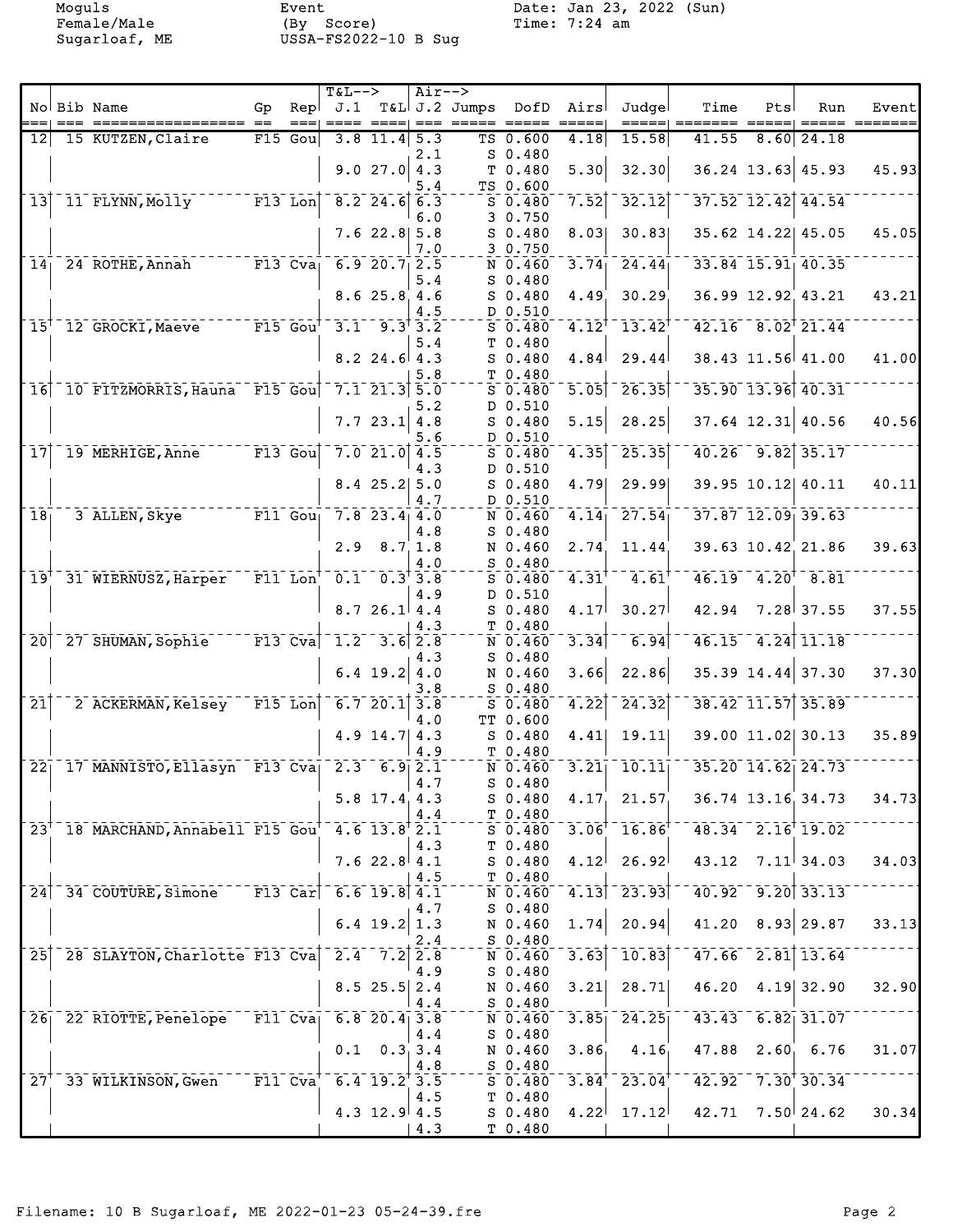|                            |                                                                       |                      |             | $T&L-->$                              |                              | $Air--$                |                    |                                     |                     |                                                |                                            |                                      |                           |        |
|----------------------------|-----------------------------------------------------------------------|----------------------|-------------|---------------------------------------|------------------------------|------------------------|--------------------|-------------------------------------|---------------------|------------------------------------------------|--------------------------------------------|--------------------------------------|---------------------------|--------|
|                            | No Bib Name                                                           | Gp                   | Repl        | J.1                                   |                              |                        | T&L J.2 Jumps DofD |                                     | Airs                | Judgel                                         | Time                                       | Pts                                  | Run                       | Event  |
|                            |                                                                       |                      |             |                                       |                              |                        |                    |                                     |                     | =====                                          |                                            |                                      |                           | ====== |
| 28                         | 13 HENSON, Anna                                                       |                      | $F11$ Cro   | 0.1                                   |                              | 0.333.3<br>$\cdot$ . 0 |                    | $N$ 0.460                           | 1.51                | 1.81                                           | (none)                                     |                                      | 1.81                      |        |
|                            |                                                                       |                      |             |                                       | $5.5$ 16.5 3.8               | 5.1                    |                    | N 0.460<br>$S$ 0.480                | 4.18                | 20.68                                          | 41.00                                      |                                      | $9.12$ 29.80              | 29.80  |
| 29                         | 16 LESZCZYNSKI, Grace F11 Gou                                         |                      |             |                                       | $\frac{1}{2.3}$ 6.9 3.9      |                        |                    | $S$ 0.480                           | 3.75                | 10.65                                          | 49.96                                      |                                      | $0.63$ 11.28              |        |
|                            |                                                                       |                      |             |                                       | $6.6$ 19.8 $2.4$             | 4.1<br>2.1             |                    | N 0.460<br>N 0.460<br>$S$ 0.480     | 2.10                | 21.90                                          | 42.66                                      |                                      | $7.55$ 29.45              | 29.45  |
| 30 <sub>1</sub>            | 21 RANA, Charlotte F09 Cva                                            |                      |             |                                       | $1.2 - 3.6 - 3.4$            |                        |                    | N 0.460                             | 3.72                | 7.32                                           |                                            |                                      | $47.81$ $2.66$ $9.98$     |        |
|                            |                                                                       |                      |             |                                       | $5.3$ 15.9 3.4               | 4.5                    |                    | $S$ 0.480<br>T 0.480                | 3.51                | 19.41                                          | 44.02                                      |                                      | $6.26$ 25.67              | 25.67  |
| $\bar{3}\bar{1}^{\dagger}$ | 6 COOK, Merritt <sup>------</sup> F11 Cva <sup>t</sup>                |                      |             |                                       | $0.1 - 0.3$ <sup>†</sup> 3.2 | 3.7                    |                    | K 0.510<br>N 0.460                  | $4.20$ <sup>t</sup> | $4.50^{\dagger}$                               | 43.61                                      |                                      | $6.65$ <sup>†</sup> 11.15 |        |
|                            |                                                                       |                      |             |                                       | $4.3$ 12.9 3.8               | 5.7                    |                    | $S$ 0.480<br>N 0.460                | 3.99                | 16.89                                          | 45.61                                      |                                      | $4.75$ 21.64              | 21.64  |
|                            |                                                                       |                      |             |                                       |                              | 4.7                    |                    | $S_0.480$                           |                     |                                                |                                            |                                      |                           |        |
| 32                         | 35 OPPENHEIM, Brooke F13 Loo                                          |                      |             | 1.4                                   |                              | $4.2$ 3.7<br>4.3       |                    | $S$ 0.480<br>T 0.480                | $\overline{3.83}$   | $\overline{8.03}$                              | 49.45                                      | 1.11                                 | 9.14                      |        |
|                            |                                                                       |                      |             | 0.1                                   |                              | $0.3$ 3.6<br>2.1       |                    | $S$ 0.480<br>T 0.480                | 2.72                | 3.02                                           | (none)                                     |                                      | 3.02                      | 9.14   |
| $\overline{33}$            | 1 ABELES, Quinn                                                       |                      | $F09$ $Cva$ | 0.1                                   |                              | $0.3$ $5.0$<br>3.5     |                    | $S$ 0.480<br>N 0.460                | 4.01                |                                                | 4.31 1:03.36                               |                                      | 4.31                      |        |
|                            |                                                                       |                      |             | 0.1                                   |                              | 0.3 2.4<br>4.1         |                    | N 0.460<br>$S$ 0.480                | 3.06                | 3.36                                           | 57.56                                      |                                      | 3.36                      | 4.31   |
| 34 <sub>1</sub>            | 32 WILKERSON, Sarah                                                   | $\overline{F09}$ Cva |             | 0.1                                   |                              | $0.3 - 3.5$            |                    | N 0.460                             | 3.53                | 3.83                                           |                                            | $\overline{50.39}$ $\overline{0.22}$ | 4.05                      |        |
|                            |                                                                       |                      |             | 0.1                                   |                              | 4.0<br>0.3, 2.4        |                    | $S$ 0.480<br>N 0.460                | 2.98                | 3.28                                           | 54.20                                      |                                      | 3.28                      | 4.05   |
|                            | $35† 14$ KIMBLE, Ellyn                                                |                      |             |                                       | $\overline{d}$ ns            | 3.7                    |                    | D 0.510                             | dns                 |                                                | (none)                                     |                                      | $\bar{d}$ ns              |        |
|                            |                                                                       |                      |             |                                       |                              |                        |                    |                                     |                     |                                                |                                            |                                      |                           |        |
|                            |                                                                       |                      |             |                                       | dns                          |                        |                    |                                     | dns                 |                                                | (none)                                     |                                      | dns                       | $dns$  |
|                            | 1 83 TRINWARD, Felix                                                  |                      |             | M13 Cva 14.6 43.8 7.7                 |                              |                        |                    | $S$ 0.380                           | 6.62                | $\overline{50.42}$                             |                                            |                                      | 27.68 17.30 67.72         |        |
|                            |                                                                       |                      |             |                                       | $13.6$ 40.8 5.0              | 5.7                    |                    | 30.650<br>TS 0.500                  | 6.14                | 46.94                                          |                                            |                                      | 26.74 18.35 65.29         | 67.72  |
|                            |                                                                       |                      |             |                                       |                              | 5.6                    |                    | 30.650                              |                     |                                                |                                            |                                      |                           |        |
| $2^{\top}$                 | 64 HENSON, Rowan                                                      |                      |             | $-M13$ Cro <sup>†</sup> 13.5 40.5 6.4 |                              | 5.8                    |                    | TS 0.500<br>30.650                  | $6.97$ <sup>t</sup> | $-47.47$                                       |                                            |                                      | $28.32$ $16.59$ $64.06$   |        |
|                            |                                                                       |                      |             |                                       | $11.5$ 34.5 5.8              | 5.6                    |                    | TS 0.500<br>3p 0.680                | 6.70                | 41.20                                          |                                            |                                      | 30.39 14.30 55.50         | 64.06  |
|                            | 3 82 STRUGATSKIY, Kyr <sup>-1</sup> M13 Gou <sup>1</sup> 6.3 18.9 7.0 |                      |             |                                       |                              |                        |                    |                                     |                     | $\frac{1}{5}$ 0.380 6.04 24.94                 | $-26.40$ 18.72 43.66                       |                                      |                           |        |
|                            |                                                                       |                      |             |                                       | $13.0$ 39.0 5.6              | 5.2<br>5.7             |                    | 30.650<br>S 0.380<br>30.650         | 5.82                | 44.82                                          |                                            |                                      | $29.53$ 15.25 60.07       | 60.07  |
| $\vert$                    | 68 MATSON, Jack                                                       |                      |             | $M15$ Gou 12.1 36.3 5.6               |                              |                        |                    | $\overline{\text{S}}$ 0.380 6.21    |                     | 42.51                                          |                                            |                                      | 28.04 16.90 59.41         |        |
|                            |                                                                       |                      |             |                                       | $11.4$ 34.2 5.3              | 6.3<br>5.4             |                    | 30.650<br>$S$ 0.380 5.52<br>3 0.650 |                     | 39.72                                          |                                            |                                      | 30.35 14.34 54.06         | 59.41  |
|                            | 5 85 TURNER, Sam M13 Cva 13.2 39.6 5.0                                |                      |             |                                       |                              |                        |                    |                                     |                     | $S$ 0.380 5.60 45.20                           |                                            |                                      | $30.57$ $14.10$ $59.30$   |        |
|                            |                                                                       |                      |             |                                       | $12.2$ 36.6 5.8              | 5.7                    |                    | 30.650                              |                     | $S$ 0.380 5.77 42.37                           |                                            |                                      | $32.42$ 12.05 54.42       | 59.30  |
|                            | 6 87 WEISS, Read M13 Cva 12.8 38.4 4.8                                |                      |             |                                       |                              | 5.5                    |                    | 30.650                              |                     | $T$ 0.380 5.33 <sup>t</sup> 43.73 <sup>t</sup> |                                            |                                      | $29.48$ 15.31 59.04       |        |
|                            |                                                                       |                      |             |                                       | $10.3$ 30.9 5.6              | 5.4                    |                    | 30.650<br>TS 0.500                  | 6.44                | 37.34                                          |                                            |                                      | 30.30 14.40 51.74         | 59.04  |
| 71                         | 73 PONITZ, Walter M13 Cva 3.8 11.4 4.8                                |                      |             |                                       |                              | 5.6                    |                    | 3 0.650<br>X 0.410                  |                     | $3.58$ <sup>-14.98</sup>                       |                                            |                                      | $33.61$ 10.73 25.71       |        |
|                            |                                                                       |                      |             |                                       | $11.4$ 34.2 6.1              | 2.5                    |                    | 3 0.650<br>S 0.380                  | 5.23                | 39.43                                          |                                            |                                      | 30.13 14.59 54.02         | 54.02  |
| 8 <sup>1</sup>             | 44 CARTER, Jackson M11 Lon 11.3 33.9 5.3                              |                      |             |                                       |                              | 4.5                    |                    | 30.650<br>$S = 0.380$               | $\overline{5.91}$   | 39.81                                          |                                            |                                      | 31.13 13.48 53.29         |        |
|                            |                                                                       |                      |             |                                       | $9.0$ 27.0 6.7               | 6.0                    |                    | 30.650                              |                     |                                                | N 0.360 6.05 33.05 32.18 12.31 45.36 53.29 |                                      |                           |        |
|                            |                                                                       |                      |             |                                       |                              |                        |                    |                                     |                     |                                                |                                            |                                      |                           |        |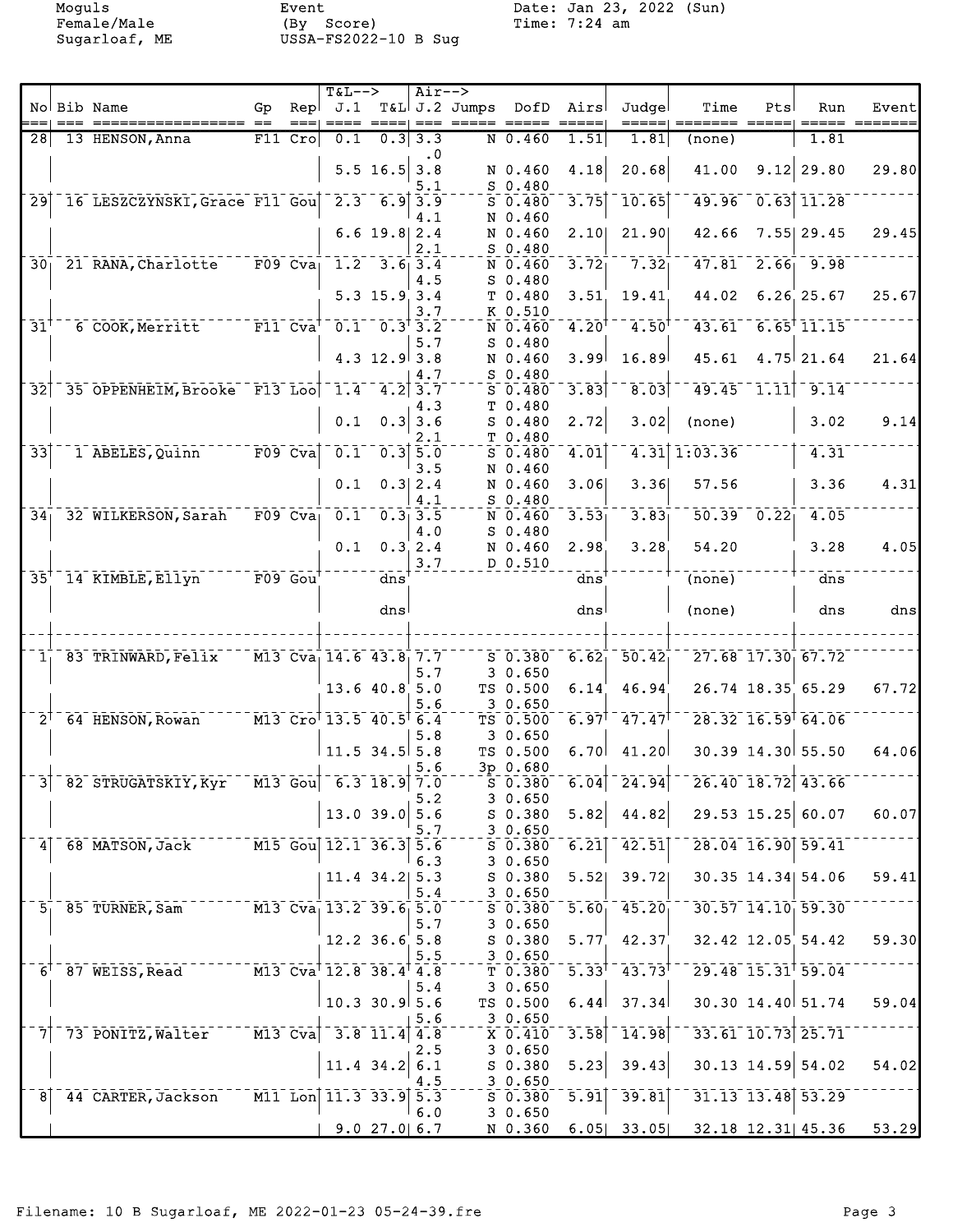|                              |        |                                                        |                                                           |      | $T&L-->$                                           |                                                 | Air-->    |                    |                     |                   |                                                |                                             |     |                                  |       |
|------------------------------|--------|--------------------------------------------------------|-----------------------------------------------------------|------|----------------------------------------------------|-------------------------------------------------|-----------|--------------------|---------------------|-------------------|------------------------------------------------|---------------------------------------------|-----|----------------------------------|-------|
|                              |        | No Bib Name                                            | Gp                                                        | Repl | J.1                                                |                                                 |           | T&L J.2 Jumps DofD |                     | Airs              | Judgel                                         | Time                                        | Pts | Run                              | Event |
|                              | $== =$ |                                                        |                                                           | ==== |                                                    |                                                 |           |                    |                     | $== == ==$        | =====                                          |                                             |     |                                  |       |
|                              |        | 9 59 GUERDAN, Jason                                    |                                                           |      | M13 Gou, 10.9 32.7 5.8                             |                                                 | 5.6       |                    | 30.650<br>$S$ 0.380 | $\overline{5.91}$ | 38.61                                          |                                             |     | 30.95 13.68 52.29                |       |
|                              |        |                                                        |                                                           |      |                                                    |                                                 |           |                    | $G_0.530$           |                   |                                                |                                             |     |                                  |       |
|                              |        |                                                        |                                                           |      |                                                    | $10.1$ $30.3$ 5.9                               | 7.0       |                    | $S$ 0.380           | 4.33 <sup>′</sup> | 34.63                                          |                                             |     | $33.43$ $10.93$ $45.56$          | 52.29 |
|                              |        |                                                        |                                                           |      |                                                    |                                                 | 5.1       |                    | X 0.410             |                   |                                                |                                             |     |                                  |       |
|                              |        | 10 <sup>1</sup> 63 HENSON, Jackson                     |                                                           |      | $-M15$ Cro <sup>†</sup> 10.1 30.3 <sup>†</sup> 5.0 |                                                 |           |                    | T 0.380             |                   | $4.77$ <sup>1</sup> 35.07                      |                                             |     | 28.05 16.89 51.96                |       |
|                              |        |                                                        |                                                           |      |                                                    |                                                 | 7.0       |                    | D 0.410             |                   |                                                |                                             |     |                                  |       |
|                              |        |                                                        |                                                           |      |                                                    | 6.8 20.4 $1.3$                                  |           |                    | $S$ 0.380           | 4.65              | 25.05                                          | 38.88                                       |     | 4.88 29.93                       | 51.96 |
|                              |        |                                                        |                                                           |      |                                                    |                                                 | 6.4       |                    | 30.650              |                   |                                                |                                             |     |                                  |       |
| $\overline{1}\overline{1}$   |        | 78 SAVAGE, Christophe M13 Cva 8.0 24.0 5.0             |                                                           |      |                                                    |                                                 |           |                    | T 0.380             | 5.15              | $\overline{29.15}$                             |                                             |     | 29.38 15.42 44.57                |       |
|                              |        |                                                        |                                                           |      |                                                    |                                                 | 5.0       |                    | 30.650              |                   |                                                |                                             |     |                                  |       |
|                              |        |                                                        |                                                           |      |                                                    | $10.1$ 30.3 5.5                                 |           |                    | TS 0.500            | 6.26              | 36.56                                          |                                             |     | $30.98$ 13.64 50.20              | 50.20 |
|                              |        |                                                        |                                                           |      |                                                    |                                                 | 5.4       |                    | 30.650              |                   |                                                |                                             |     |                                  |       |
| 12                           |        | 70 MATTHEWS, Calvin                                    |                                                           |      | $\sqrt{M13}$ Cva $\sqrt{9.4}$ 28.2 4.7             |                                                 |           |                    | T 0.380             | $\overline{3.90}$ | 32.10                                          |                                             |     | 31.14 13.47 45.57                |       |
|                              |        |                                                        |                                                           |      |                                                    |                                                 | 5.6       |                    | $S$ 0.380           |                   |                                                |                                             |     |                                  |       |
|                              |        |                                                        |                                                           |      |                                                    | $10.1$ 30.3 5.6                                 |           |                    | $S$ 0.380           | 5.82              | 36.12                                          |                                             |     | 31.15 13.46 49.58                | 49.58 |
|                              |        |                                                        |                                                           |      |                                                    |                                                 | 5.7       |                    | 30.650              |                   |                                                |                                             |     |                                  |       |
| 13 <sub>1</sub>              |        | 45 CARTER, Max                                         |                                                           |      | M13 Lon, 8.8 26.4 4.8                              |                                                 |           |                    | $S$ 0.380           | $\bar{5.26}$      | 31.66                                          |                                             |     | $27.70$ $17.28$ $48.94$          |       |
|                              |        |                                                        |                                                           |      |                                                    |                                                 | 5.3       |                    | 30.650              |                   |                                                |                                             |     |                                  |       |
|                              |        |                                                        |                                                           |      |                                                    | 9.628.84.9                                      |           |                    | $S$ 0.380           | 5.46              | 34.26                                          |                                             |     | 30.74 13.91 48.17                | 48.94 |
|                              |        |                                                        |                                                           |      |                                                    |                                                 | 5.3       |                    | $3p$ 0.680          |                   |                                                |                                             |     |                                  |       |
|                              |        | 14 <sup>1</sup> 71 PERLUT, Nico M13 Gou <sup>T</sup>   |                                                           |      | $0.1 - 0.3$ 4.3                                    |                                                 |           |                    | $S$ 0.380           | $2.31^{\dagger}$  | $2.61$ <sup>T</sup>                            |                                             |     | 32.85 11.57 14.18                |       |
|                              |        |                                                        |                                                           |      |                                                    |                                                 | 1.9       |                    | N 0.360             |                   |                                                |                                             |     |                                  |       |
|                              |        |                                                        |                                                           |      |                                                    | $10.1$ 30.3 5.6                                 |           |                    | $S$ 0.380           | 4.49              | 34.79                                          |                                             |     | 30.70 13.95 48.74                | 48.74 |
|                              |        |                                                        |                                                           |      |                                                    |                                                 | 5.8       |                    | D 0.410             |                   |                                                |                                             |     |                                  |       |
| $\overline{15}$              |        | $-61$ HAYMAN, Levi <sup>-------</sup> M15 Cva          |                                                           |      | $9.2$ $27.6$ $5.0$                                 |                                                 |           |                    | $S_0.380$           | $\overline{5.30}$ | 32.90                                          |                                             |     | $29.01$ <sup>-</sup> 15.83 48.73 |       |
|                              |        |                                                        |                                                           |      |                                                    |                                                 | 6.8       |                    | TS 0.500            |                   |                                                |                                             |     |                                  |       |
|                              |        |                                                        |                                                           |      |                                                    | $4.3$ 12.9                                      | 2.0       |                    | S 0.380             | 3.88              | 16.78                                          |                                             |     | 34.25 10.02 26.80                | 48.73 |
|                              |        |                                                        |                                                           |      |                                                    |                                                 | 4.8       |                    | 30.650              |                   |                                                |                                             |     |                                  |       |
| 16                           |        | 84 TULLMANN, Max                                       | $\overline{M13}$ $\overline{C} \overline{v} \overline{a}$ |      |                                                    | $\begin{bmatrix} 1.0 & 3.0 & 4.1 \end{bmatrix}$ |           |                    | T 0.380             | 3.49              | 6.49                                           | 59.57                                       |     | 6.49                             |       |
|                              |        |                                                        |                                                           |      |                                                    |                                                 | 5.4       |                    | N 0.360             |                   |                                                |                                             |     |                                  |       |
|                              |        |                                                        |                                                           |      |                                                    | $9.2$ 27.6 4.3                                  |           |                    | $X$ 0.410           | 3.54              | 31.14                                          |                                             |     | 29.39 15.41 46.55                | 46.55 |
|                              |        |                                                        |                                                           |      |                                                    |                                                 | 4.7       |                    | T 0.380             |                   |                                                |                                             |     |                                  |       |
|                              |        | 17 79 SHUMAN, Brady M15 Cva 8.5 25.5 5.0               |                                                           |      |                                                    |                                                 |           |                    | T 0.380             | 4.75              | 30.25                                          |                                             |     | $31.88$ $12.65$ $42.90$          |       |
|                              |        |                                                        |                                                           |      |                                                    |                                                 | 5.7       |                    | TS 0.500            |                   |                                                |                                             |     |                                  |       |
|                              |        |                                                        |                                                           |      |                                                    | $10.3$ $30.9$ 4.1                               |           |                    | T 0.380             | 3.90              | 34.80                                          |                                             |     | 33.05 11.35 46.15                | 46.15 |
| $\bar{1}8^{\dagger}$         |        | $-62$ HAYNER, Tyson $-11$ $\text{Cva}^{\dagger}$       |                                                           |      |                                                    | $-9.729.1$ <sup>t</sup> 5.8                     | 4.7       |                    | TS 0.500<br>T 0.380 | $4.60^{\dagger}$  | $33.70^{+}$                                    |                                             |     | $32.31$ $12.17$ $45.87$          |       |
|                              |        |                                                        |                                                           |      |                                                    |                                                 | 4.8       |                    | TS 0.500            |                   |                                                |                                             |     |                                  |       |
|                              |        |                                                        |                                                           |      |                                                    | $3.3$ $9.9$ $2.1$                               |           |                    | T 0.380             | 3.08              |                                                | 12.98 1:02.24                               |     | $\vert$ 12.98                    | 45.87 |
|                              |        |                                                        |                                                           |      |                                                    |                                                 | 5.6       |                    | K 0.410             |                   |                                                |                                             |     |                                  |       |
|                              |        | $19$ <sup>-77</sup> SAVAGE, Brooks <sup>-1</sup>       |                                                           |      | $-$ M11 Cva $^+$ 8.9 26.7 5.0                      |                                                 |           |                    |                     |                   | $T$ 0.380 4.56 31.26                           | $-33.03$ 11.37 42.63                        |     |                                  |       |
|                              |        |                                                        |                                                           |      |                                                    |                                                 | 6.5       |                    | K 0.410             |                   |                                                |                                             |     |                                  |       |
|                              |        |                                                        |                                                           |      |                                                    | $9.2$ 27.6 5.0                                  |           |                    | T <sub>0.380</sub>  |                   | $4.19$ 31.79                                   |                                             |     | $30.95$ 13.68 45.47              | 45.47 |
|                              |        |                                                        |                                                           |      |                                                    |                                                 | 5.6       |                    | K 0.410             |                   |                                                |                                             |     |                                  |       |
|                              |        | 20 55 DINSMORE, Brooks                                 | $^{-}$ M11 $^{-}$ Cva $\mid$                              |      |                                                    | $9.6$ 28.8 5.0                                  |           |                    | T 0.380             |                   | $4.55$ <sup>-33.35</sup>                       |                                             |     | 33.46 10.89 44.24                |       |
|                              |        |                                                        |                                                           |      |                                                    |                                                 | 5.3       |                    | TS 0.500            |                   |                                                |                                             |     |                                  |       |
|                              |        |                                                        |                                                           |      |                                                    | $7.9$ 23.7 4.5                                  |           |                    | X 0.410             | 4.49              | 28.19                                          |                                             |     | 34.52 9.72 37.91                 | 44.24 |
|                              |        |                                                        |                                                           |      |                                                    |                                                 | 5.3       |                    | TT 0.500            |                   |                                                |                                             |     |                                  |       |
|                              |        | 21 66 JUNG, Chael M11 Cva 0.1 0.3 2.8                  |                                                           |      |                                                    |                                                 |           |                    | $S_{0.380}$         | 1.06              | $-1.36$                                        | $\overline{\text{(none)}}$                  |     | 1.36                             |       |
|                              |        |                                                        |                                                           |      |                                                    |                                                 | $\cdot$ 0 |                    |                     |                   |                                                |                                             |     |                                  |       |
|                              |        |                                                        |                                                           |      |                                                    | 9.929.76.8                                      |           |                    | S 0.380             | 5.24              | 34.94                                          |                                             |     | $35.10$ $9.08$ $44.02$           | 44.02 |
|                              |        |                                                        |                                                           |      |                                                    |                                                 | 6.5       |                    | $K_0$ . 410         |                   |                                                |                                             |     |                                  |       |
|                              |        | $22^{\dagger}$ 75 RANA, William $M15$ Cva <sup>t</sup> |                                                           |      | $6.6$ 19.8 $2.7$                                   |                                                 |           |                    |                     |                   | $N$ 0.360 4.12 <sup>†</sup> 23.92 <sup>†</sup> |                                             |     | $32.50$ $11.96$ $35.88$          |       |
|                              |        |                                                        |                                                           |      |                                                    |                                                 | 6.3       |                    | TT 0.500            |                   |                                                |                                             |     |                                  |       |
|                              |        |                                                        |                                                           |      |                                                    | 8.625.85.3                                      |           |                    | S 0.380             |                   | $4.29$ 30.09                                   |                                             |     | $30.83$ 13.81 43.90              | 43.90 |
|                              |        |                                                        |                                                           |      |                                                    |                                                 | 6.0       |                    | T 0.380             |                   |                                                |                                             |     |                                  |       |
|                              |        | 23 58 GROSSHANDLER, Brad M15 Lon 9.2 27.6 5.3          |                                                           |      |                                                    |                                                 |           |                    | $-5.380$            |                   | $4.31$ <sup>-31.91</sup>                       |                                             |     | $34.61 - 9.62$ 41.53             |       |
|                              |        |                                                        |                                                           |      |                                                    |                                                 | 4.6       |                    | TS 0.500            |                   | 30.57                                          |                                             |     | $37.01$ 6.96 37.53               |       |
|                              |        |                                                        |                                                           |      |                                                    | $8.8$ 26.4 4.8                                  | 4.7       |                    | S 0.380             | 4.17              |                                                |                                             |     |                                  | 41.53 |
| $\overline{24}$ <sup>-</sup> |        | 56 DUNN, Samuel M13 Cva                                |                                                           |      |                                                    | $8.5$ 25.5 4.5                                  |           |                    | TS 0.500<br>S 0.380 |                   | $3.53$ <sup>-29.03</sup>                       |                                             |     | 32.71 11.73 40.76                |       |
|                              |        |                                                        |                                                           |      |                                                    |                                                 | 4.8       |                    | T 0.380             |                   |                                                |                                             |     |                                  |       |
|                              |        |                                                        |                                                           |      |                                                    |                                                 |           |                    |                     |                   |                                                |                                             |     |                                  |       |
|                              |        |                                                        |                                                           |      |                                                    | $5.2$ 15.6 4.8                                  |           |                    |                     |                   |                                                | $S$ 0.380 4.67 20.27 41.47 2.01 22.28 40.76 |     |                                  |       |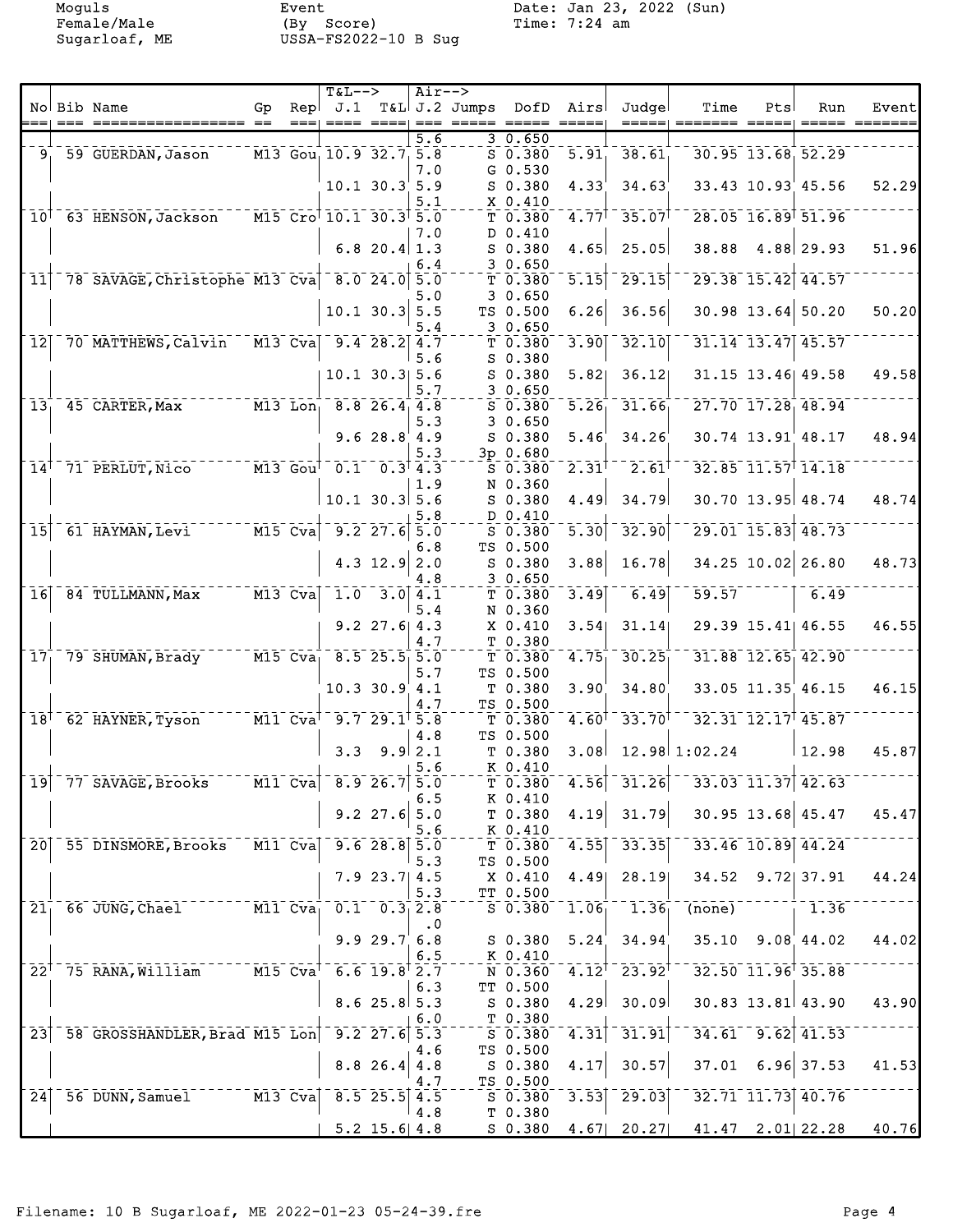|                              |        |                                                                                     |                                                          |      | $T&L-->$             |                       | Air-->           |               |                      |                            |                                                 |                                      |      |                                   |       |
|------------------------------|--------|-------------------------------------------------------------------------------------|----------------------------------------------------------|------|----------------------|-----------------------|------------------|---------------|----------------------|----------------------------|-------------------------------------------------|--------------------------------------|------|-----------------------------------|-------|
|                              |        | No Bib Name                                                                         | Gp                                                       | Repl | J.1                  |                       |                  | T&L J.2 Jumps | DofD                 | Airs                       | Judgel                                          | Time                                 | Pts  | Run                               | Event |
|                              | $== =$ |                                                                                     |                                                          | ==== |                      |                       |                  |               |                      | $=====$                    | =====                                           |                                      |      |                                   |       |
|                              |        |                                                                                     |                                                          |      |                      |                       | $\overline{5.7}$ |               | TT 0.500             |                            |                                                 |                                      |      |                                   |       |
|                              |        | 25 86 TWINING, Nathaniel M11 Cva                                                    |                                                          |      |                      | $7.8$ 23.4 4.8        |                  |               | TS 0.500             | 4.45                       | 27.85                                           |                                      |      | $35.60$ $8.52$ $36.37$            |       |
|                              |        |                                                                                     |                                                          |      |                      |                       | 5.0              |               | K 0.410              |                            |                                                 |                                      |      |                                   |       |
|                              |        |                                                                                     |                                                          |      |                      | $8.5$ 25.5 4.3        |                  |               | X 0.410              | 3.48                       | 28.98                                           | 34.43                                |      | $9.82$ 38.80                      | 38.80 |
|                              |        |                                                                                     |                                                          |      |                      |                       | 4.2              |               | K 0.410              |                            |                                                 |                                      |      |                                   |       |
| $26$ <sup>T</sup>            |        | 50 COTE, Asher                                                                      | $-$ - $ \overline{M13}$ $\overline{L}$ on $\overline{L}$ |      |                      | $-8.0$ 24.0 4.8       |                  |               | $S$ 0.380            | $\bar{5}$ . $33^{\dagger}$ | $\sqrt{29.33}$                                  |                                      |      | $34.77$ 9.44 38.77                |       |
|                              |        |                                                                                     |                                                          |      |                      |                       | 5.4              |               | 30.650               |                            |                                                 |                                      |      |                                   |       |
|                              |        |                                                                                     |                                                          |      | 0.2                  | $0.6$ 5.4             |                  |               | $S$ 0.380            | 3.02                       | 3.62                                            | (none)                               |      | 3.62                              | 38.77 |
|                              |        |                                                                                     |                                                          |      |                      |                       | 1.5              |               | 30.650               |                            |                                                 |                                      |      |                                   |       |
| $\overline{27}$              |        | 69 MATSON, Tucker M09 Goul                                                          |                                                          |      |                      | $-4.4$ 13.2 6.0       |                  |               | K 0.410              | 4.08                       | 17.28                                           |                                      |      | 36.09 7.98 25.26                  |       |
|                              |        |                                                                                     |                                                          |      |                      |                       |                  |               | 30.650               |                            |                                                 |                                      |      |                                   |       |
|                              |        |                                                                                     |                                                          |      |                      |                       | 2.5              |               |                      |                            |                                                 |                                      |      |                                   |       |
|                              |        |                                                                                     |                                                          |      |                      | $7.4$ 22.2            | 4.8              |               | T 0.380              | 5.76                       | 27.96                                           |                                      |      | 33.55 10.79 38.75                 | 38.75 |
|                              |        |                                                                                     |                                                          |      |                      |                       | 5.8              |               | 3p 0.680             |                            |                                                 |                                      |      |                                   |       |
| 28                           |        | 88 WILKERSON, Matthew M11 Cva                                                       |                                                          |      |                      | $8.4$ 25.2 5.3        |                  |               | $S$ $0.380$          | 4.26                       | 29.46                                           |                                      |      | 35.98 8.10 37.56                  |       |
|                              |        |                                                                                     |                                                          |      |                      |                       | 5.5              |               | D 0.410              |                            |                                                 |                                      |      |                                   |       |
|                              |        |                                                                                     |                                                          |      |                      | $9.5$ 28.5 2.0        |                  |               | T 0.380              | 3.05                       | 31.55                                           | 37.41                                |      | $6.51$ 38.06                      | 38.06 |
|                              |        |                                                                                     |                                                          |      |                      |                       | 5.6              |               | D 0.410              |                            |                                                 |                                      |      |                                   |       |
| $29_1$                       |        | 49 COLEMAN, Cannon M11 Cva                                                          |                                                          |      |                      | $5.4$ 16.2 4.0        |                  |               | N 0.360              | 3.16                       | 19.36                                           |                                      |      | $34.90 - 9.30$ <sub>1</sub> 28.66 |       |
|                              |        |                                                                                     |                                                          |      |                      |                       | 4.2              |               | D 0.410              |                            |                                                 |                                      |      |                                   |       |
|                              |        |                                                                                     |                                                          |      |                      | 8.024.04.2            |                  |               | N 0.360              | 3.72                       | 27.72                                           | 34.86                                |      | $9.34 \, 37.06$                   | 37.06 |
|                              |        |                                                                                     |                                                          |      |                      |                       | 5.4              |               | D 0.410              |                            |                                                 |                                      |      |                                   |       |
|                              |        | 30 <sup>1</sup> 46 CIANCHETTE, Marco M11 Cva <sup>1</sup>                           |                                                          |      |                      | $8.3$ 24.9 4.8        |                  |               | $T$ 0.380            | $4.02$ <sup>T</sup>        | $^-$ 28.92 $^\dagger$                           | 36.58                                |      | $7.44$ <sup>1</sup> 36.36         |       |
|                              |        |                                                                                     |                                                          |      |                      |                       | 5.8              |               | $S$ 0.380            |                            |                                                 |                                      |      |                                   |       |
|                              |        |                                                                                     |                                                          |      |                      | $7.8$ 23.4 4.5        |                  |               | T 0.380              | 3.91                       | 27.31                                           | 36.30                                |      | $7.75$ 35.06                      | 36.36 |
|                              |        |                                                                                     |                                                          |      |                      |                       | 5.8              |               | S 0.380              |                            |                                                 |                                      |      |                                   |       |
| $\overline{31}$              |        | 80 SLAYTON, Sam                                                                     | $-$ M09 Cva                                              |      |                      | $7.0$ 21.0 5.0        |                  |               |                      | 4.86                       | 25.86                                           |                                      |      | 34.22 10.05 35.91                 |       |
|                              |        |                                                                                     |                                                          |      |                      |                       |                  |               | T 0.380              |                            |                                                 |                                      |      |                                   |       |
|                              |        |                                                                                     |                                                          |      |                      |                       | 7.8              |               | $S$ 0.380            |                            |                                                 |                                      |      |                                   |       |
|                              |        |                                                                                     |                                                          |      |                      | $0.1 \quad 0.3   2.8$ |                  |               | D 0.410              | 3.08                       | 3.38                                            | 40.60                                | 2.98 | 6.36                              | 35.91 |
|                              |        |                                                                                     |                                                          |      |                      |                       | 5.4              |               | N 0.360              |                            |                                                 |                                      |      |                                   |       |
| $\overline{32}$              |        | 40 BARRAZA, Paxton                                                                  |                                                          |      | M13 Gou 5.7 17.1 4.8 |                       |                  |               | $S$ 0.380            | $\overline{5.72}$          | 22.82                                           |                                      |      | 32.33 12.15 34.97                 |       |
|                              |        |                                                                                     |                                                          |      |                      |                       | 6.0              |               | 30.650               |                            |                                                 |                                      |      |                                   |       |
|                              |        |                                                                                     |                                                          |      |                      | dns                   |                  |               |                      | dns                        |                                                 | (none)                               |      | dns                               | 34.97 |
|                              |        |                                                                                     |                                                          |      |                      |                       |                  |               |                      |                            |                                                 |                                      |      |                                   |       |
|                              |        |                                                                                     |                                                          |      |                      |                       |                  |               |                      |                            |                                                 |                                      |      |                                   |       |
| $33_1$                       |        | 74 RANA, Harrison                                                                   |                                                          |      | M13 Cva 6.4 19.2 2.3 |                       |                  |               | T 0.380              | 2.51                       | 21.71                                           |                                      |      | $34.87 - 9.33$ 31.04              |       |
|                              |        |                                                                                     |                                                          |      |                      |                       |                  |               |                      |                            |                                                 |                                      |      |                                   |       |
|                              |        |                                                                                     |                                                          |      |                      |                       | 4.0              |               | X 0.410              |                            | 28.04                                           | 38.03                                |      |                                   |       |
|                              |        |                                                                                     |                                                          |      |                      | 8.024.04.8            | 4.2              |               | T 0.380              | 4.04                       |                                                 |                                      |      | 5.83 33.87                        | 33.87 |
|                              |        |                                                                                     |                                                          |      |                      |                       |                  |               | $G$ 0.530            |                            |                                                 |                                      |      |                                   |       |
| $\overline{34}$ <sup>T</sup> |        | 51 COTHEY, Xander                                                                   | $^{-1}$ M13 Lon $^{\dagger}$                             |      |                      | $-8.6 - 25.8$ $-3.0$  |                  |               | N 0.360              | $3.36$ <sup>T</sup>        | $\sqrt{29.16}$                                  | 39.20                                |      | $4.53$ <sup>†</sup> 33.69         |       |
|                              |        |                                                                                     |                                                          |      |                      |                       | 6.0              |               | $S$ 0.380            |                            |                                                 |                                      |      |                                   |       |
|                              |        |                                                                                     |                                                          |      |                      | $5.0$ 15.0 $5.4$      |                  |               | $S$ 0.380            | 3.64                       | 18.64                                           | 40.81                                |      | $2.74$ 21.38                      | 33.69 |
|                              |        |                                                                                     |                                                          |      |                      |                       | 4.2              |               | T 0.380              |                            |                                                 |                                      |      |                                   |       |
|                              |        | $\frac{1}{35}$ 42 BLAISDELL, Owen M11 Cva 8.4 25.2 2.8                              |                                                          |      |                      |                       |                  |               |                      |                            | $N$ 0.360 $2.86$ $2.86$                         |                                      |      | $38.60 - 5.20$ 33.26              |       |
|                              |        |                                                                                     |                                                          |      |                      |                       | 4.9              |               | S 0.380              |                            |                                                 |                                      |      |                                   |       |
|                              |        |                                                                                     |                                                          |      |                      | 6.2 18.6 $4.4$        |                  |               | $T$ 0.380            | 3.53                       | 22.13                                           | 39.45                                |      | $4.25$ 26.38                      | 33.26 |
|                              |        |                                                                                     |                                                          |      |                      |                       | 4.9              |               | $S$ 0.380            |                            |                                                 |                                      |      |                                   |       |
|                              |        | 36 43 CANES, Ethan<br>$--- \overline{M11}$ Lon                                      |                                                          |      |                      | $2.0 \t6.0   3.8$     |                  |               | S 0.380              | $\overline{2.88}$          | 8.88                                            | 46.35                                |      | 8.88                              |       |
|                              |        |                                                                                     |                                                          |      |                      |                       | 4.0              |               | N 0.360              |                            |                                                 |                                      |      |                                   |       |
|                              |        |                                                                                     |                                                          |      |                      | $8.2$ 24.6 4.4        |                  |               | $S$ 0.380 3.30       |                            | 27.90                                           | 40.69 2.88 30.78                     |      |                                   | 30.78 |
|                              |        |                                                                                     |                                                          |      |                      |                       | 4.3              |               | T 0.380              |                            |                                                 |                                      |      |                                   |       |
| 37 <sub>1</sub>              |        | 76 RAY, Atticus M09 Cva 5.0 15.0 3.1                                                |                                                          |      |                      |                       |                  |               | N 0.360              | 3.61                       | 18.61                                           | $34.87 - 9.33$ <sub>27.94</sub>      |      |                                   |       |
|                              |        |                                                                                     |                                                          |      |                      |                       | 6.1              |               | K 0.410              |                            |                                                 |                                      |      |                                   |       |
|                              |        |                                                                                     |                                                          |      |                      | $3.2$ $9.6$ 5.0       |                  |               | T 0.380              | 4.15                       | 13.75                                           |                                      |      | $32.99$ $11.42$ $25.17$           | 27.94 |
|                              |        |                                                                                     |                                                          |      |                      |                       | 4.5              |               |                      |                            |                                                 |                                      |      |                                   |       |
|                              |        | 38 <sup>+</sup> 54 DECKELMANN, Willby M09 Cva <sup>+ 0.1</sup> 0.3 <sup>+</sup> 4.0 |                                                          |      |                      |                       |                  |               | $TS_0.500$           |                            |                                                 |                                      |      | $53.92$ <sup>------+-</sup> 3.54  |       |
|                              |        |                                                                                     |                                                          |      |                      |                       | 4.8              |               |                      |                            | $50.380 - 3.24$ <sup>+-3</sup> .54 <sup>+</sup> |                                      |      |                                   |       |
|                              |        |                                                                                     |                                                          |      |                      |                       |                  |               | N 0.360              |                            |                                                 |                                      |      |                                   |       |
|                              |        |                                                                                     |                                                          |      |                      | $3.4$ 10.2 2.9        |                  |               | S 0.380              | 3.03                       | 13.23                                           |                                      |      | 31.84 12.69 25.92                 | 25.92 |
|                              |        |                                                                                     |                                                          |      |                      |                       | 5.1              |               | T 0.380              |                            |                                                 |                                      |      |                                   |       |
|                              |        | 39 81 STRUGATSKIY, Cobur M09 Gou 0.1 0.3 5.6                                        |                                                          |      |                      |                       |                  |               | $-\frac{1}{Y}$ 0.410 | $\overline{4.11}$          | 4.41                                            |                                      |      | $31.55$ $13.01$ $17.42$           |       |
|                              |        |                                                                                     |                                                          |      |                      |                       | 4.8              |               | $S$ 0.380            |                            |                                                 |                                      |      |                                   |       |
|                              |        |                                                                                     |                                                          |      | 1.0                  |                       | 3.0   4.3        |               | N 0.360              | 2.45                       | 5.45                                            |                                      |      | $26.91$ 18.16 23.61               | 23.61 |
|                              |        |                                                                                     |                                                          |      |                      |                       | 2.4              |               | $S$ 0.380            |                            |                                                 |                                      |      |                                   |       |
| 40                           |        | $--- \overline{M11}$ $Cva$<br>57 FOX, Cole                                          |                                                          |      | 3.2                  |                       | $9.6$ 2.8        |               | N 0.360              | 1.95                       | $-11.55$                                        | $-36.92 - 7.06$ 18.61                |      |                                   |       |
|                              |        |                                                                                     |                                                          |      |                      | $0.1$ $0.3$ 1.8       | 2.5              |               | $S$ 0.380            |                            |                                                 | N 0.360 1.51 1.81 1:01.51 1.81 18.61 |      |                                   |       |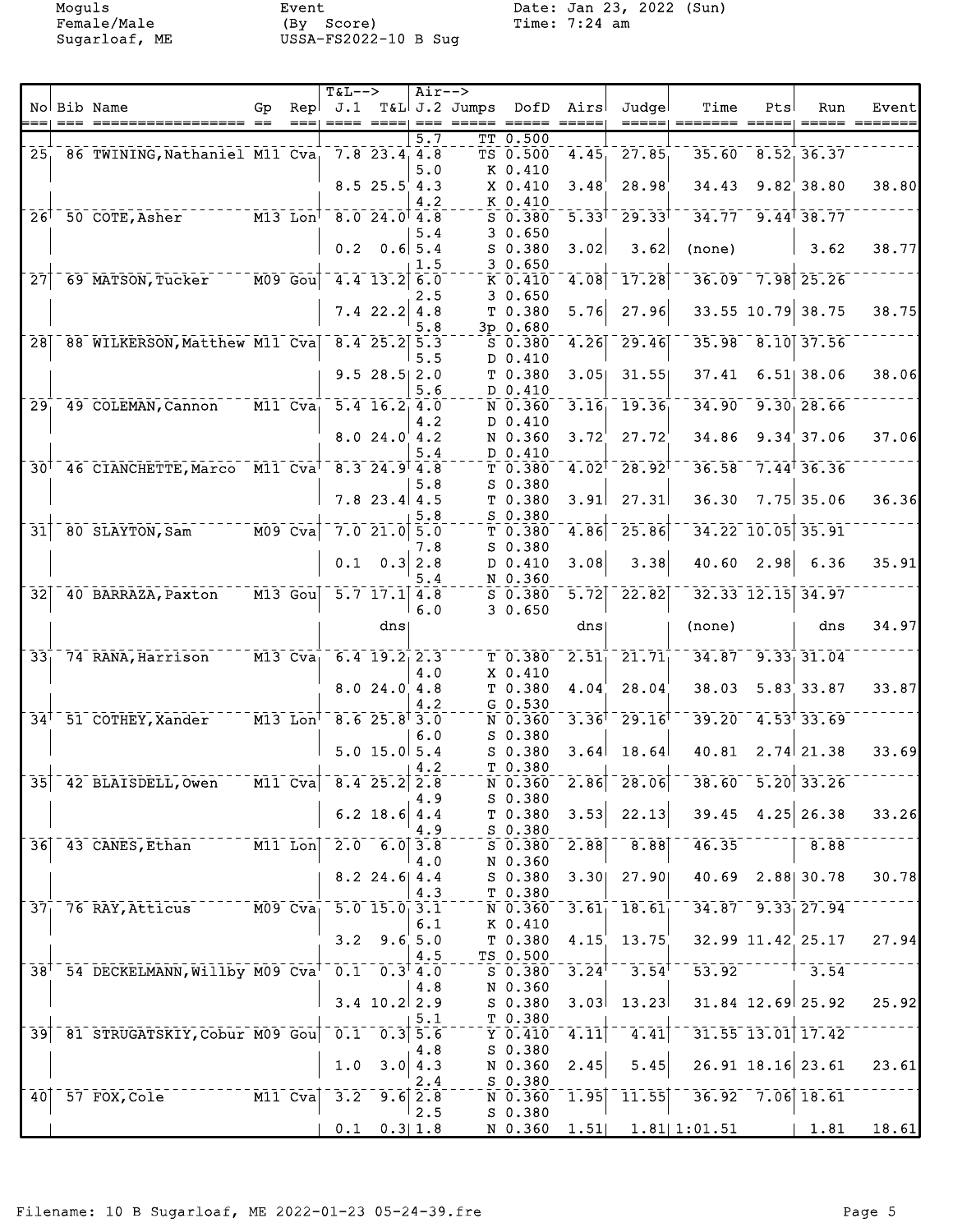Moguls Event Date: Jan 23, 2022 (Sun)

|                 |                                    |    |                                                           | $T&L-->$                                        |                   | $Air--$                   |                 |                        |                   |                     |                            |       |                           |       |
|-----------------|------------------------------------|----|-----------------------------------------------------------|-------------------------------------------------|-------------------|---------------------------|-----------------|------------------------|-------------------|---------------------|----------------------------|-------|---------------------------|-------|
|                 | No Bib Name                        | Gp | Repl                                                      | J.1                                             |                   |                           | $T&L$ J.2 Jumps | DofD                   | Airs              | Judgel              | Time                       | Pts   | Run                       | Event |
|                 |                                    |    |                                                           |                                                 |                   | $\overline{2.3}$          |                 | $S_0.380$              |                   |                     |                            |       |                           |       |
|                 | 41, 91 BILODEAU, Evan              |    |                                                           | $M15$ Cva <sub>1</sub> 0.1 0.3 2.4              |                   | 5.3                       |                 | T 0.380<br>S 0.380     | 2.92              | 3.22                |                            |       | $36.57 - 7.45$ 10.67      |       |
|                 |                                    |    |                                                           | 0.1                                             |                   | 0.3'3.8                   |                 | $S$ 0.380              | 3.56              | 3.86                | 35.27                      |       | $8.89$ 12.75              | 12.75 |
|                 | 42 <sup>1</sup> 89 WILKINSON, Luke |    | $M09$ $Cva$ <sup>1</sup>                                  | $-1.7$                                          |                   | 5.6<br>$5.1^{\dagger}3.5$ |                 | T 0.380<br>N 0.360     | 2.51              | $7.61$ <sup>T</sup> | 41.05                      |       | $2.48$ <sup>1</sup> 10.09 |       |
|                 |                                    |    |                                                           | 0.1                                             |                   | 3.3<br>0.3   4.1          |                 | $S$ 0.380<br>N 0.360   | 2.61              | 2.91                | 37.19                      |       | $6.76$ 9.67               | 10.09 |
|                 |                                    |    |                                                           |                                                 |                   | 3.0                       |                 | S 0.380                |                   |                     |                            |       |                           |       |
| 43              | 60 GUNDUZ, Emre                    |    | $\overline{M09}$ $\overline{C} \overline{v} \overline{a}$ | 1.1                                             | 3.3               | 4.0<br>6.0                | N               | $S$ 0.380<br>0.360     | 3.68              | 6.98                | 43.64                      |       | 6.98                      |       |
|                 |                                    |    |                                                           | 1.7                                             | 5.1               | 3.8<br>5.0                |                 | $S_0.380$<br>N 0.360   | 3.24              | 8.34                | 43.00                      | 0.32  | 8.66                      | 8.66  |
| 44              | 65 HERBIG, Owen                    |    | $M09$ Cva                                                 | $\begin{bmatrix} 0.6 & 1.8 & 4.0 \end{bmatrix}$ |                   | 5.4                       |                 | N 0.360<br>$S$ 0.380   | 3.49              | 5.29                | $40.72 - 2.84$             |       | 8.13                      |       |
|                 |                                    |    |                                                           |                                                 | dns               |                           |                 |                        | dns               |                     | (none)                     |       | dns                       | 8.13  |
| 45 <sub>1</sub> | 67 KAPLAN, William                 |    | $\overline{M11}$ $\overline{C} \overline{v} \overline{a}$ |                                                 | $\bar{d}n\bar{f}$ |                           |                 |                        | $\bar{d}n\bar{f}$ |                     | $\overline{(none)}$        |       | dnf                       |       |
|                 |                                    |    |                                                           | 0.4                                             |                   | $1.2'$ 2.1<br>1.8         |                 | N 0.360<br>S 0.380     | 1.43              | 2.63                | 39.35                      | 4.36' | 6.99                      | 6.99  |
|                 | 46 <sup>+</sup> 41 BERRY, Andrew   |    | $\overline{M11}$ $\overline{C} \overline{v} \overline{a}$ | $0.1 - 0.3$ <sup>t</sup> 2.8                    |                   | 3.8                       |                 | 50.380<br>N 0.360      | $2.42^{\dagger}$  | $2.72^{\dagger}$    | $42.43 - 0.95$             |       | 3.67                      |       |
|                 |                                    |    |                                                           | 0.1                                             |                   | $0.3$ 2.4<br>5.6          |                 | S 0.380<br>D 0.410     | 3.20              | 3.50                | 40.36                      | 3.24  | 6.74                      | 6.74  |
|                 | 47 92 OPPENHEIM, Greyson M11 Loo   |    |                                                           | $\bar{0.1}^{-}$                                 |                   | $0.3$ $2.3$<br>4.2        |                 | $5 - 0.380$<br>N 0.360 | 2.38              | 2.68                | $42.11 - 1.30$             |       | 3.98                      |       |
|                 |                                    |    |                                                           | 0.1                                             |                   | 0.3 1.8<br>. 0            |                 | N 0.360                | 0.64              | 0.94                | (none)                     |       | 0.94                      | 3.98  |
| 48              | 47 CLISHAM, Emmett                 |    | $\overline{M09}$ $\overline{Cva}$                         | 0.1                                             |                   | $0.3$ $2.8$<br>$\cdot$ 0  |                 | $N$ 0.360              | 1.00              | 1.30                | $\overline{(none)}$        |       | 1.30                      |       |
|                 |                                    |    |                                                           | 0.1                                             |                   | 0.311.4<br>. 0            |                 | N 0.360                | 0.501             | 0.801               | (none)                     |       | 0.80                      | 1.30  |
| 49              | 90 BRYANT, Tyler                   |    | $M09$ $Cva$                                               |                                                 | dns               |                           |                 |                        | dns               |                     | $\overline{(none)}$        |       | $\frac{1}{\text{dns}}$    |       |
|                 |                                    |    |                                                           |                                                 | dns               |                           |                 |                        | dns               |                     | (none)                     |       | dns                       | dns   |
|                 | 49 <sup>1</sup> 52 CRONIN, Clark   |    | $\overline{M13}$ Lon                                      |                                                 | $\bar{d}$ ns      |                           |                 |                        | $\bar{d}$ ns      |                     | $\overline{(none)}$        |       | $\bar{d}$ ns              |       |
|                 |                                    |    |                                                           |                                                 | dns               |                           |                 |                        | dnsl              |                     | (none)                     |       | dns                       | dns   |
| 49              | 53 CRONIN, Grady                   |    | $\overline{\texttt{M11}}$ Lon $\overline{\texttt{I}}$     |                                                 | $\overline{dns}$  |                           |                 |                        | $\overline{dns}$  |                     | $\overline{\text{(none)}}$ |       | $\bar{d}$ ns              |       |
|                 |                                    |    |                                                           |                                                 | dns               |                           |                 |                        | dns               |                     | (none)                     |       | dns                       | dns   |
|                 |                                    |    |                                                           |                                                 |                   |                           |                 |                        |                   |                     |                            |       |                           |       |

 $Male = 28.86$ , Female =  $33.75$ 

Winfree 2022.00, B Rules, Rand=429 @ 8:08a(22-1-22), M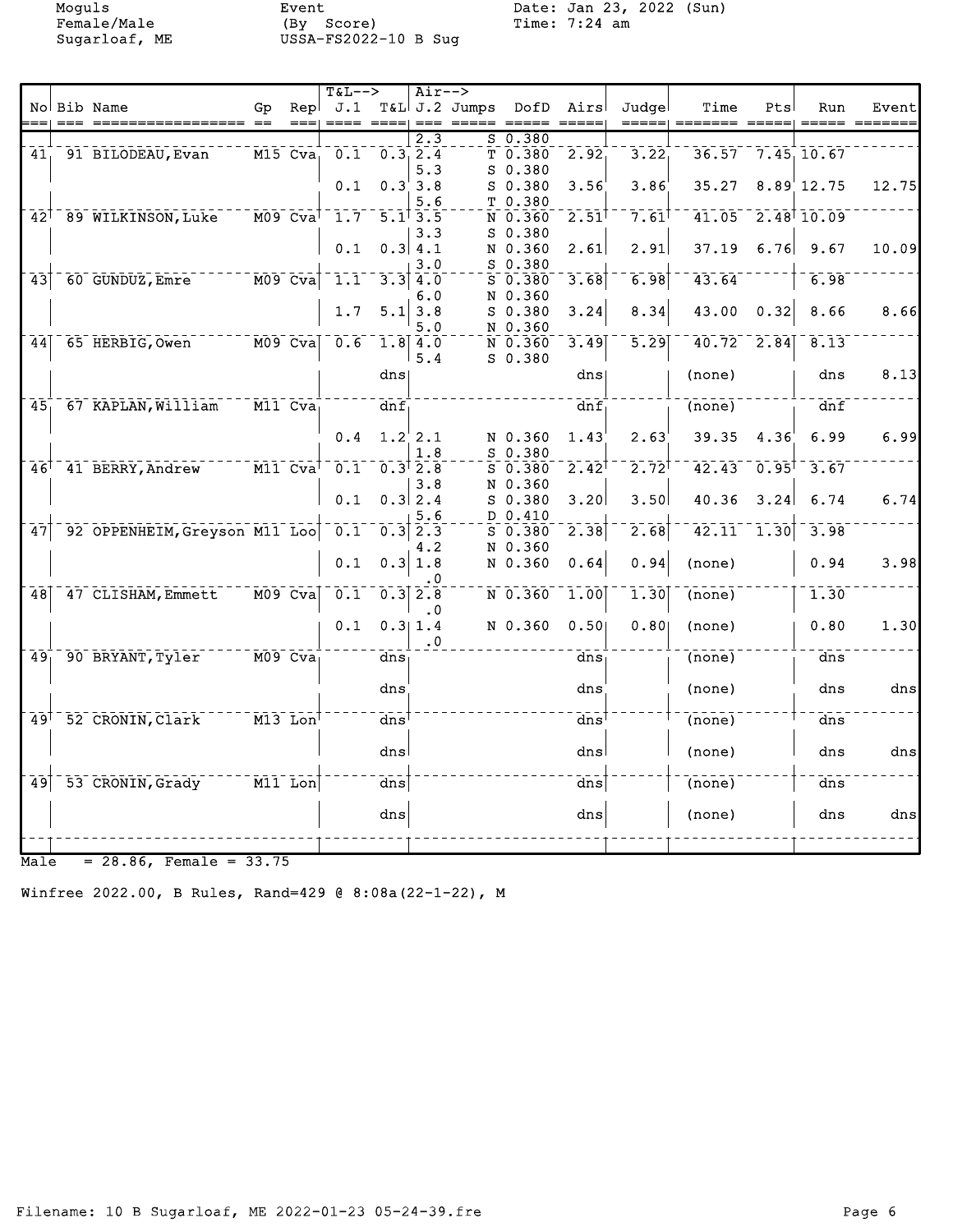| Moquls                                                                | Female/Male  | Sugarloaf, ME                                                                    | Finals |      | (By Group Score)<br>USSA-FS2022-10 B Sug                                              |                    | Date: Jan 23, 2022 (Sun)<br>Time: $7:25$ am |  |
|-----------------------------------------------------------------------|--------------|----------------------------------------------------------------------------------|--------|------|---------------------------------------------------------------------------------------|--------------------|---------------------------------------------|--|
|                                                                       | No Bib# Name |                                                                                  |        | Gp   | Representing                                                                          | Score              |                                             |  |
|                                                                       |              | :==  ====  ===========                                                           |        | $==$ | ============                                                                          | =======            |                                             |  |
|                                                                       |              |                                                                                  |        |      |                                                                                       |                    |                                             |  |
| $\frac{1}{2}$ $\frac{2}{3}$                                           |              | 21 RANA, Charlotte<br>1 ABELES, Quinn                                            |        |      | F09 Cva Carrabas 25.67<br>F09 Cva Carrabas                                            | $-4.31$            |                                             |  |
|                                                                       |              | 32 WILKERSON, Sarah <sup>11</sup>                                                |        |      |                                                                                       | 4.05               |                                             |  |
| $\overline{4}$                                                        |              | 14 KIMBLE, Ellyn                                                                 |        |      | Carrabas   EDST CARRABAS   EDST CVA CARRABAS  <br>  FO9 Cva Carrabas   EDST COULD FOR | $\overline{dns}$   |                                             |  |
|                                                                       |              |                                                                                  |        |      |                                                                                       |                    |                                             |  |
| $\mathbf{1}$                                                          |              | 25 ROYALL, Brynn                                                                 |        |      | F11 Cva Carrabas                                                                      | 64.49              |                                             |  |
| $\overline{2}$                                                        |              | 3 ALLEN, Skye                                                                    |        |      | F11 Gould Academ                                                                      | 39.63              |                                             |  |
| $3\frac{3}{4}$ $-5\frac{1}{6}$ $-7$                                   |              | 31 WIERNUSZ, Harper F11 Lon Loon                                                 |        |      |                                                                                       | 37.55              |                                             |  |
|                                                                       |              | ZZ KIOTTE,Penelope<br>33 WILKINSON,Gwen<br>13 WILKINSON,Gwen<br>13 HENSON,Anna   |        |      |                                                                                       | 31.07              |                                             |  |
|                                                                       |              |                                                                                  |        |      |                                                                                       | 30.34              |                                             |  |
|                                                                       |              | 13 HENSON, Anna<br>16 LESZCZYNSKI, Grace F11 Gould Academ <sup>+</sup>           |        |      | F11 Cro Crotched                                                                      | 29.80<br>29.45     |                                             |  |
| $\overline{8}$                                                        |              | 6 COOK, Merritt                                                                  |        |      | F11 Cva Carrabas                                                                      | 21.64              |                                             |  |
|                                                                       |              |                                                                                  |        |      |                                                                                       |                    |                                             |  |
|                                                                       |              | 8 DOWLING, Isabella                                                              |        |      | F13 Cva Carrabas                                                                      | 68.11              |                                             |  |
| $\frac{1}{2}$                                                         |              | 23 ROSE, Celia                                                                   |        |      | $F13$ Cva Carrabas                                                                    | 64.10              |                                             |  |
|                                                                       |              |                                                                                  |        |      |                                                                                       | 58.11              |                                             |  |
| $\frac{3}{4}$ $\frac{4}{5}$ $\frac{5}{6}$                             |              | 5 CIANCHETTE, Anna                                                               |        |      | F13 Cva Carrabas                                                                      | $\overline{54.40}$ |                                             |  |
|                                                                       |              | 4 BRYANT, Sage                                                                   |        |      | F13 Cva Carrabas <sup>+</sup>                                                         | $\overline{53.41}$ |                                             |  |
|                                                                       |              | 26 SCANLON, Cody Ann _____ F13 Gould Academ                                      |        |      |                                                                                       | 47.62              |                                             |  |
| $\bar{7}$                                                             |              | 11 FLYNN, Molly                                                                  |        |      | F13 Lon Loon                                                                          | 45.05              |                                             |  |
| $\overline{8}$                                                        |              |                                                                                  |        |      |                                                                                       | 43.21              |                                             |  |
| او⊺                                                                   |              |                                                                                  |        |      |                                                                                       | 40.11              |                                             |  |
| $\bar{10}$                                                            |              |                                                                                  |        |      |                                                                                       | 37.30              |                                             |  |
| $\overline{11}$<br>$\overline{1}\overline{2}$                         |              | 17 MANNISTO, Ellasyn 1113 Cva Carrabas  <br>34 COUTURE, Simone 113 Carrabassett, |        |      |                                                                                       | 34.73<br>33.13     |                                             |  |
| $\overline{13}$                                                       |              | 28 SLAYTON, Charlotte F13 Cva Carrabas                                           |        |      |                                                                                       | 32.90              |                                             |  |
| $\overline{1}\overline{4}$                                            |              | 35 OPPENHEIM, Brooke                                                             |        |      | $F13$ Loon Freesty                                                                    | 9.14               |                                             |  |
|                                                                       |              |                                                                                  |        |      |                                                                                       |                    |                                             |  |
| $\overline{1}$                                                        |              | 20 PELLERIN, Abigail F15 Cva Carrabas                                            |        |      |                                                                                       | 52.81              |                                             |  |
| $\frac{2}{3}$                                                         |              | 29 SMITH, Jocelyn                                                                |        |      | F15 Lon Loon                                                                          | $\overline{50.11}$ |                                             |  |
|                                                                       |              | 7 DELSESTO, Amelia                                                               |        |      | F15 Gould Academ                                                                      | 48.71              |                                             |  |
| $\frac{4}{5}$ $\frac{5}{6}$                                           |              | 9 DUNN, Sage                                                                     |        |      | F15 Cva Carrabas                                                                      | 46.87              |                                             |  |
|                                                                       |              | 9 DUNN, baye<br>15 KUTZEN, Claire<br>15 KUTZEN, Claire                           |        |      |                                                                                       | 45.93              |                                             |  |
| $\bar{7}$                                                             |              | 12 GROCKI, Maeve                                                                 |        |      | F15 Gould Academ                                                                      | 41.00              |                                             |  |
| $\mathsf{B}^{\dagger}$                                                |              | 10 FITZMORRIS, Hauna<br>2 ACKERMAN, Kelsey                                       |        |      | F15 Gould Academ<br>F15 Lon Loon                                                      | 40.56<br>35.89     |                                             |  |
| -91                                                                   |              | 18 MARCHAND, Annabelle                                                           |        |      | F15 Gould Academ                                                                      | 34.03              |                                             |  |
|                                                                       |              |                                                                                  |        |      |                                                                                       |                    |                                             |  |
|                                                                       |              | 69 MATSON, Tucker                                                                |        |      | M09 Gould Academ                                                                      | 38.75              |                                             |  |
| $\frac{1}{2}$ $\frac{2}{3}$ $\frac{3}{4}$ $\frac{4}{5}$ $\frac{5}{6}$ |              | 80 SLAYTON, Sam                                                                  |        |      | M09 Cva Carrabas                                                                      | 35.91              |                                             |  |
|                                                                       |              | 76 RAY, Atticus                                                                  |        |      | M09 Cva Carrabas                                                                      | 27.94              |                                             |  |
|                                                                       |              | 54 DECKELMANN, Willby                                                            |        |      | M09 Cva Carrabas                                                                      | 25.92              |                                             |  |
|                                                                       |              | 81 STRUGATSKIY, Coburn                                                           |        |      | M09 Gould Academ                                                                      | 23.61              |                                             |  |
|                                                                       |              | 89 WILKINSON, Luke                                                               |        |      | M09 Cva Carrabas                                                                      | 10.09              |                                             |  |
| 71                                                                    |              | 60 GUNDUZ, Emre                                                                  |        |      | M09 Cva Carrabas                                                                      | 8.66               |                                             |  |
| $\frac{8}{9}$                                                         |              | 65 HERBIG, Owen                                                                  |        |      | M09 Cva Carrabas<br>M09 Cva Carrabas                                                  | 8.13               |                                             |  |
| $\overline{10}$                                                       |              | 47 CLISHAM, Emmett<br>90 BRYANT, Tyler                                           |        |      | M09 Cva Carrabas                                                                      | 1.30<br>dns        |                                             |  |
|                                                                       |              |                                                                                  |        |      |                                                                                       |                    |                                             |  |
|                                                                       |              | 44 CARTER, Jackson                                                               |        |      | M11 Lon Loon                                                                          | $\overline{53.29}$ |                                             |  |
|                                                                       |              | 62 HAYNER, Tyson                                                                 |        |      | M11 Cva Carrabas                                                                      | 45.87              |                                             |  |
| $\frac{1}{2}$ $\frac{2}{3}$ $\frac{3}{4}$                             |              | 77 SAVAGE, Brooks                                                                |        |      | M11 Cva Carrabas                                                                      | 45.47              |                                             |  |
|                                                                       |              | 55 DINSMORE, Brooks                                                              |        |      | M11 Cva Carrabas                                                                      | 44.24              |                                             |  |
| $\overline{5}$                                                        |              | 66 JUNG, Chael                                                                   |        |      | M11 Cva Carrabas                                                                      | 44.02              |                                             |  |

------------------------------------------------------------------------------